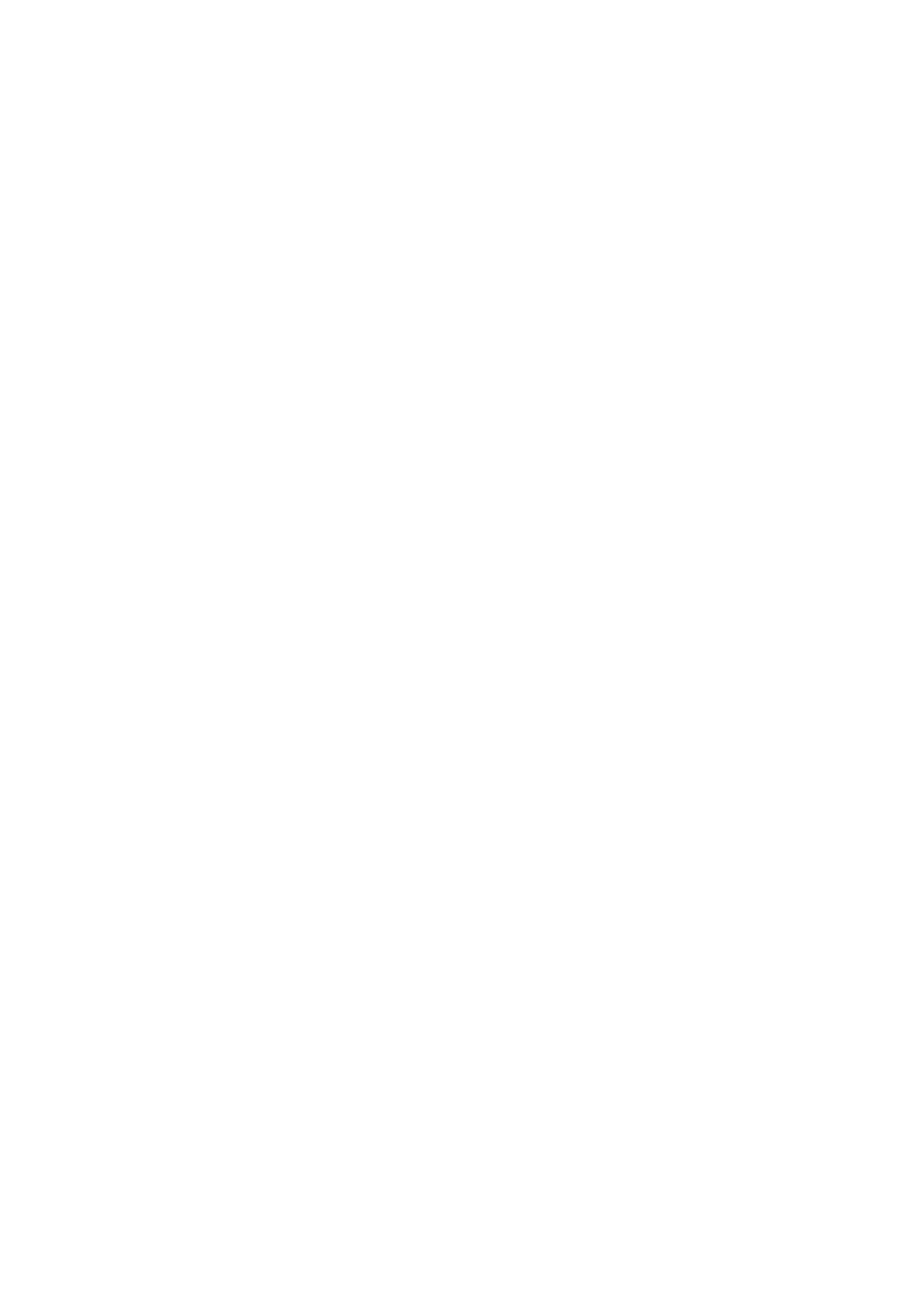# **DA-BMC: A Tool Chain Combining Dynamic Analysis and Bounded Model Checking**

Jan Fiedor, Vendula Hrubá, Bohuslav Křena, and Tomáš Vojnar

Brno University of Technology, Božetěchova 2, 612 66, Brno, Czech Republic {ifiedor, ihruba, krena, vojnar}@fit.vutbr.cz http://www.fit.vutbr.cz

**Abstract.** This paper presents the DA-BMC tool chain that allows one to combine dynamic analysis and bounded model checking for finding synchronisation errors in concurrent Java programs. The idea is to use suitable dynamic analyses to identify executions of a program being analysed that are suspected to contain synchronisation errors. Some points in such executions are recorded, and then the executions are reproduced in a model checker, using its capabilities to navigate among the recorded points. Subsequently, bounded model checking in a vicinity of the replayed execution is used to confirm whether there are some real errors in the program and/or to debug the problematic execution of the program.

# **1 Introduction**

Despite the constantly growing pressure on quality of software applications, many software errors still appear in the field. One class of errors which can be found in software applications more and more frequently are concurrency-related errors, which is a consequence of the growing use of multi-core processors. Such errors are hard to find by testing since they may be very unlikely to appear. One way to increase chances to detect such an error is to use various *dynamic analyses* (such as Eraser [6] for detection of data races) that try to extrapolate the witnessed behaviour and give a warning about a possible error even if such an error is not really witnessed in any testing run. A disadvantage of such analyses is that they often produce false alarms. To avoid false alarms, one can use *model checking* based on a systematic search of the state space of the given program [1], but this approach is very expensive. In this paper, we describe a tool chain denoted as *DA-BMC*<sup>1</sup> that tries to combine advantages of both dynamic analysis and (bounded) model checking.

In our tool chain, implementing the approach proposed in [3], we use the infrastructure offered by the *Contest* tool [2] to implement suitable dynamic analyses over Java programs and to record selected points of the executions of the programs that are suspected to contain errors. We then use the *Java PathFinder (JPF)* model checker [5] to replay the partially recorded executions, using JPF's capabilities of state space generation to heuristically navigate among the recorded points. In order to allow the navigation, the JPF's state space search strategy, including its use of partial order reduction

<sup>1</sup> http://www.fit.vutbr.cz/research/groups/verifit/tools/da-bmc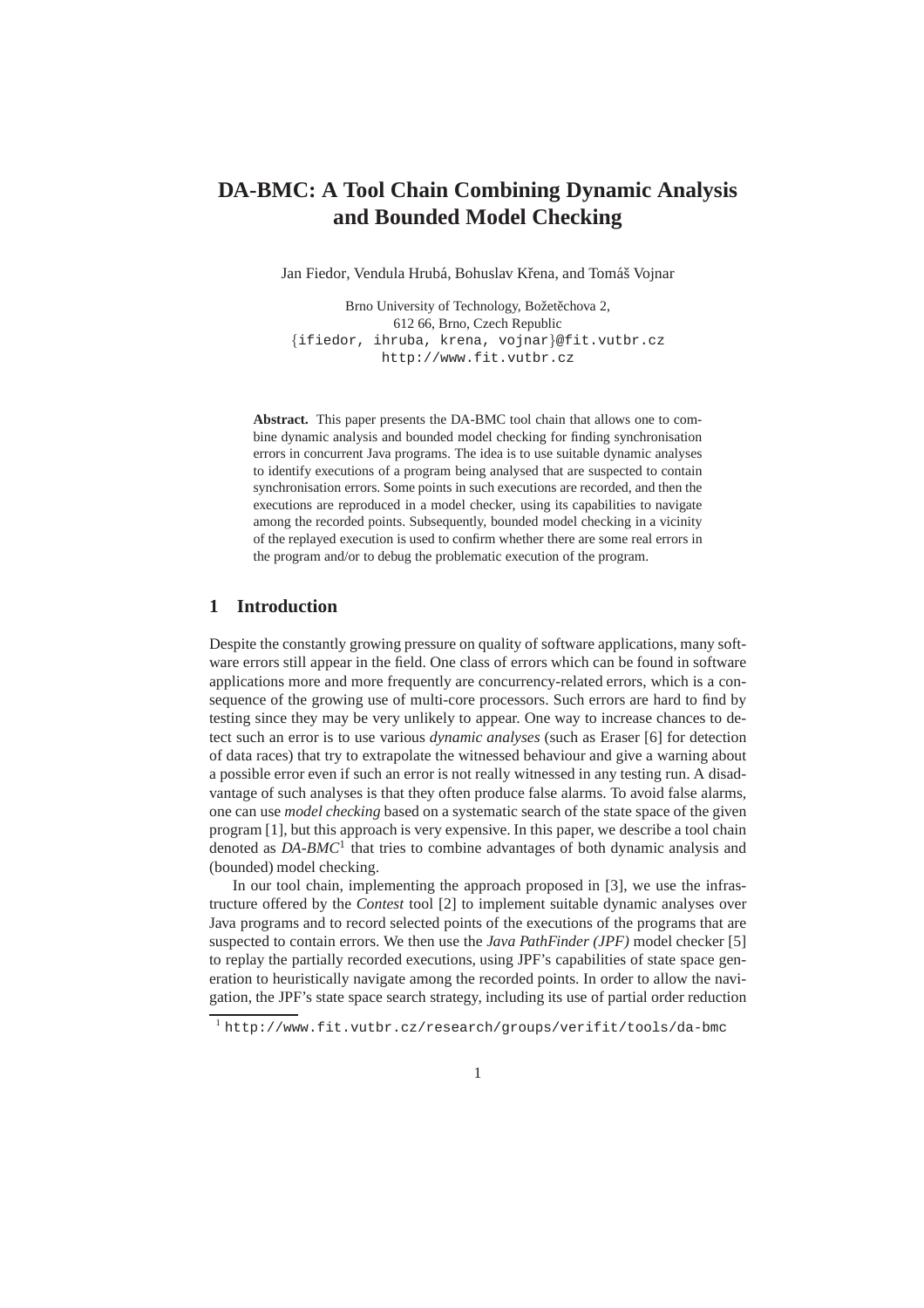to reduce the searched state space, is suitably modified. Bounded model checking is then performed in the vicinity of the replayed executions, trying to confirm that there is really some error in the program and/or to debug the recorded suspicious behaviour.

We illustrate capabilities of DA-BMC on several case studies, showing that it really allows one to benefit from advantages of both dynamic analysis and model checking.

#### **2 Recording Suspicious Executions**

The first step when using DA-BMC is to use a suitable *dynamic analysis* to identify executions suspected to contain an error and to record some information about them recording the entire executions would typically be too costly. In DA-BMC, this phase is implemented on top of the *Contest tool* [2]. Contest provides a listener architecture (implemented via Java byte-code instrumentation) on top of which it is easy to implement various dynamic analyses. We further refer to two such analyses, namely, Eraser+ and AtomRace intended for detection of data races (and, in the second case, also atomicity violations), which have been implemented as Contest plugins in [4]. Further analyses can, of course, be added. Contest also provides a noise injection mechanism which increases the probability of manifestation of concurrency-related errors.

In order to record executions, we have implemented another specialised listener on top of Contest. We record information about an execution in the form of a *trace* which is a sequence of *monitored events* that contains partial information about some of the events that happen during the execution. In particular, Contest allows us to monitor the following events: *thread-related* events (thread creation, thread termination), *memoryaccess-related* events (before integer read, after integer read, before float write, after float write, etc.), *synchronisation-related* events (after monitor enter, before monitor exit, join, wait, notify, etc.), and some *control-related* events (basic block entry, method enter, and method exit). The user can choose only some of such events to be monitored. As shown in our case studies, one should mainly consider synchronisation-related and memory-access-related events, which help the most when dealing with the inherent non-determinism of concurrent executions.

Each monitored event contains information about the source-code location from which it was generated (class and method name, line and instruction number) and the thread which generated it. The recorded trace also contains information produced by the applied dynamic analysis which labels some of the monitored events as suspicious from the point of view of causing an error.

# **3 Replaying Recorded Traces**

The second step when using DA-BMC is to reproduce suspicious executions recorded as traces of monitored events in a model checker. More precisely, there is no guarantee that the same execution as the one from which the given trace was recorded will be reproduced. The tool will simply try to generate some execution whose underlying trace corresponds with the recorded trace. It is also possible to let the model checker generate more executions with the same trace.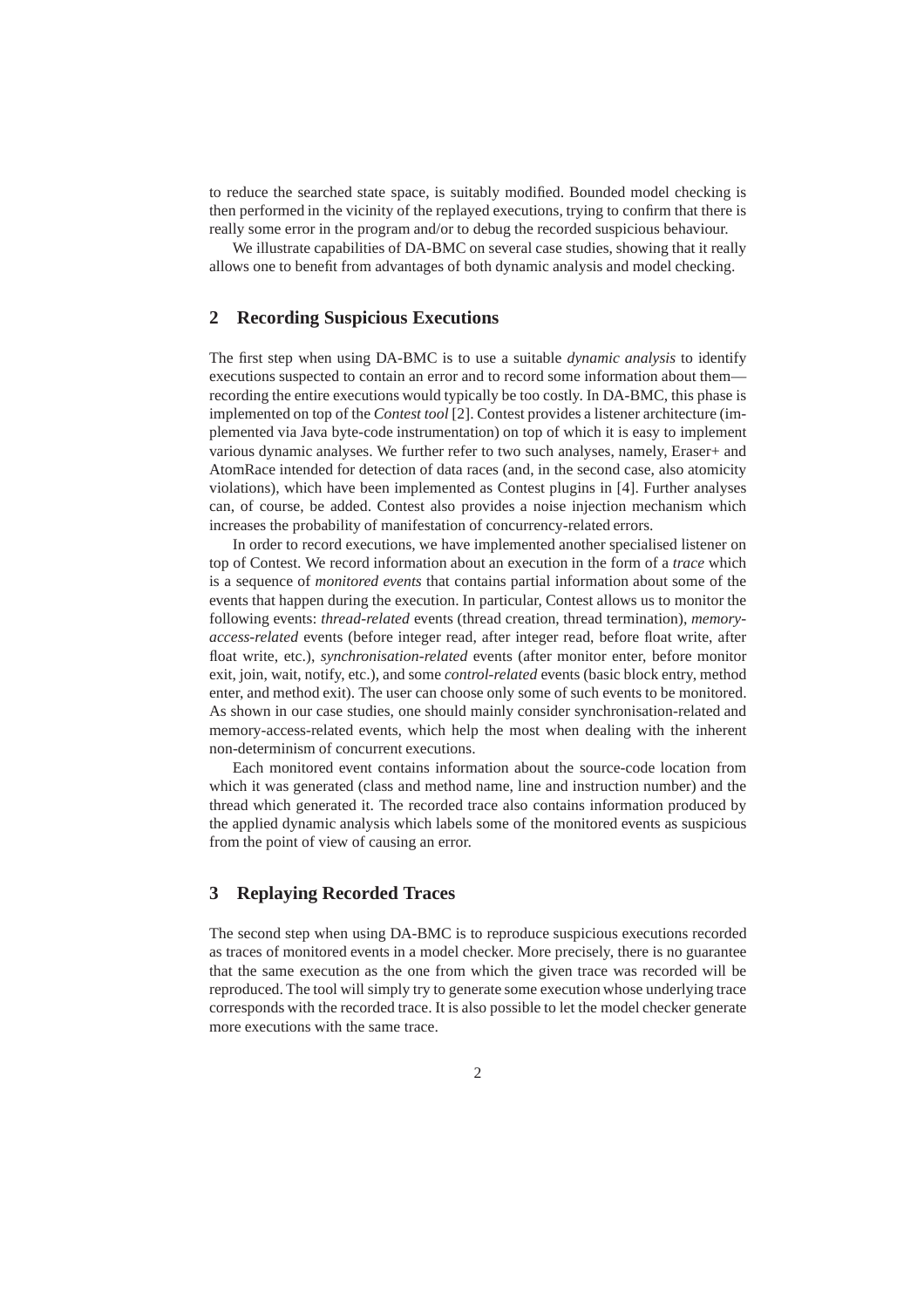In DA-BMC, we, in particular, use the *Java PathFinder (JPF)* model checker [5]. JPF provides several state space search strategies, but also allows one to add new userspecific search strategies. Moreover, it provides a listener mechanism which is useful for performing various analyses of the searched state space and/or for guiding the search strategies to a specific part of the state space. JPF uses several state space reduction techniques, including partial order reduction (POR), which out of several transitions that lead from a certain state may explore only some [1].

A recorded trace is replayed by navigating JPF through the state space of a program such that the monitored events encountered on the search path correspond with the ones in the recorded trace. The states being explored during the search are stored in a priority queue. The priority of the inserted states depends on the chosen search strategy (DFS and BFS are supported). In each step, the next parent state to be processed is obtained from the queue. After that, all relevant children of the parent state are generated. Here, we should note that, in JPF, a transition between a parent and child states represents, in fact, a sequence of events happening in a running program. This sequence is chosen by the POR to represent all equivalent paths between the two states. Into the priority queue, we only save the child states that may appear on a path corresponding to the recorded trace. In other words, each program event encountered within the JPF's transition between the parent and child states must either be an event which is not monitored (and hence ignored), or an event which corresponds with the one stored in the recorded trace at an appropriate position. This correspondence is checked during the generation of a transition in JPF.

Sometimes, it is also necessary to influence the POR used by JPF. That happens when the POR decides to consider another permutation of the events than the one actually present in the trace. Then, the POR is forced to use the needed permutation as follows. If the generation of the sequence of events that the POR wants to compose into a single transition encounters some monitored event, and this event differs from the one expected in the recorded trace, then we force JPF to finish the generation of the sequence of events to be put under a single transition and to create a new state. The navigation algorithm then searches the transitions enabled in this state that correspond with the recorded trace (if there is none, the search backtracks).

Since the replaying is driven by a sequence of monitored events generated from the Contest's instrumentation of the given program, we run the instrumented byte-code in JPF. We, however, make JPF skip all the code that is a part of Contest in order not to increase the size of the state space being searched. Moreover, Contest not only adds some instructions into the code, but also replaces some original byte-code instructions. This applies, e.g., for the instructions wait, notify, join, etc. In this case, when such an instruction is detected in JPF, we dynamically replace it with the original instruction.

As the JPF's implementation of sleep() ignores interruption of sleeping threads, we provide a modified implementation of the interrupt() and sleep() methods which correctly generate an exception if a thread is interrupted by another thread when sleeping. For that to work correctly, the possibility of branching of the execution after sleep() must be enabled in JPF.

Still, it might not be possible to replay a trace if the program depends on input or random data or if it uses some specific dynamic data structures like hash tables where,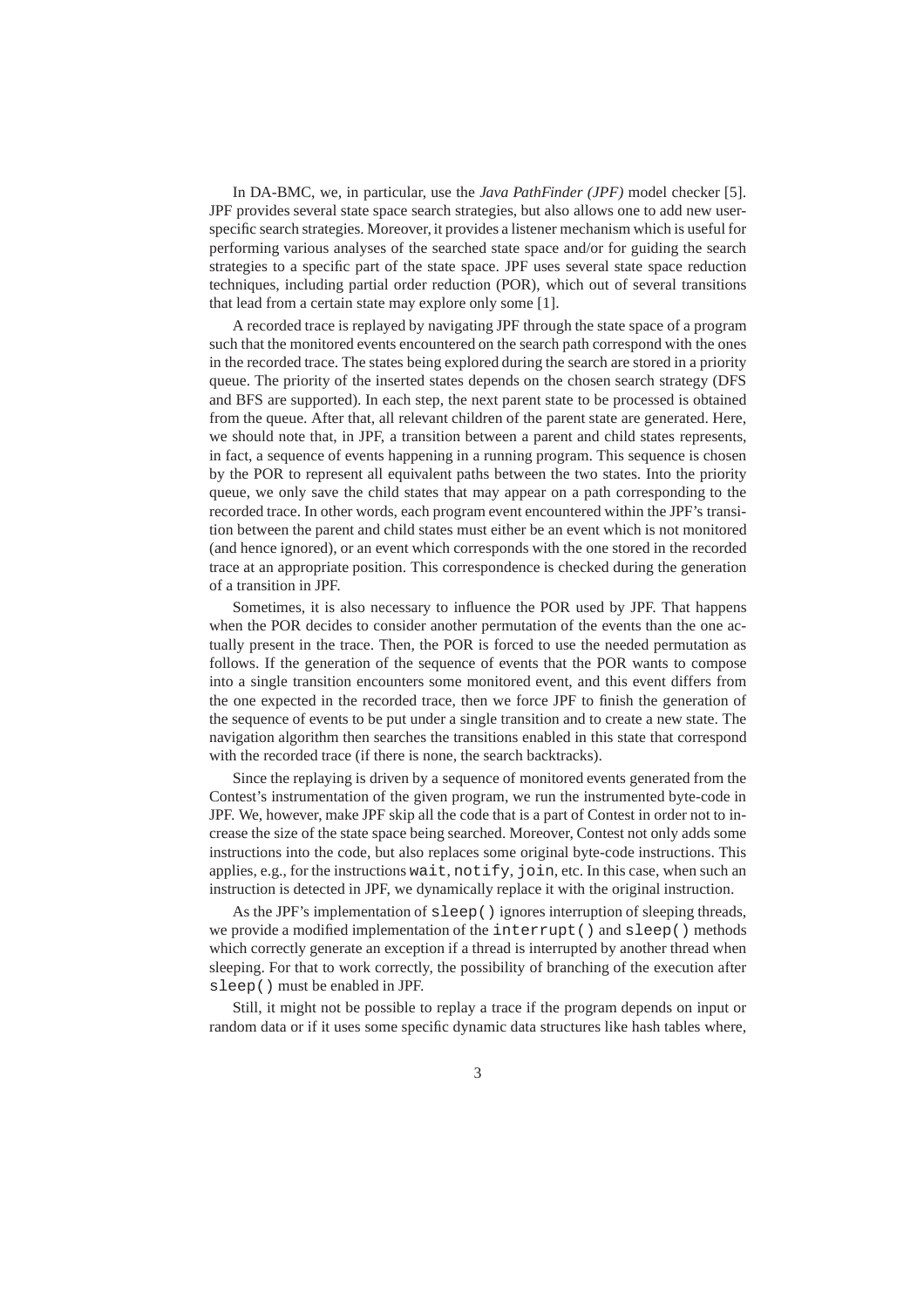e.g., objects might be iterated in a different order in each run of the program. In these cases, it is necessary to modify the source code of the analysed program, e.g., by adding JPF data choice generators to eliminate these problems.

# **4 Bounded Model Checking**

As we have already said above, the trace recorded from a suspicious execution does not identify the execution from which it was generated in a unique way. Moreover, even the original suspicious execution based on which the applied dynamic analysis generated a warning about the possibility of some error needs not contain an actual occurrence of the error (even if the error is real). To cope with such situations, apart from possibly exploring several paths through the state space corresponding with the recorded trace, we use bounded model checking that starts from the states from which an event that is marked as suspicious is enabled, or from some of its predecessors. The latter is motivated by the fact that once a suspicious event is reached, it may already be too late for a real error to manifest.

To be able to use bounded model checking to see whether an error really appears in the program, it is expected that the user supplies a JPF listener capable of identifying occurrences of the error (in our experiments, which concentrate on data races, we, e.g., use a slight modification of the PreciseRaceDetector listener available in JPF). The listeners looking for occurrences of errors may be activated either at the very beginning of replaying of a trace, or they may be activated at the beginning of each application of bounded model checking. The user is allowed to control both the depth of the bounded model checking as well as the number of backward steps to be taken from a suspicious event before starting bounded model checking.

#### **5 Experiments**

To demonstrate capabilities of DA-BMC, we consider four case studies. The first two, *BankAccount* and *Airlines*, are simple programs (with 2 or 8 classes, respectively) in which a data race over a single shared variable can happen. The *DiningPhilosophers* case study is a simple program (3 classes) implementing the problem of dining philosophers with a possibility of a deadlock. Finally, our last case study, *Crawler*, is a part of an older version of an IBM production software (containing 19 classes) with a data race manifesting more rarely and further in the execution. All the tests were performed on a machine with 2 Dual-Core AMD Opteron processors at 2.8GHz.

First, we measured the slowdown of program executions when recording various types of events. An analysis of the overhead associated with trace recording is presented in Table 1. The first column of the table gives the average time needed for executing the particular case studies while they are monitored by the Eraser dynamic analysis implemented as a Contest plugin. The second column gives the average slowdown when recording all the events that can be monitored by Contest and hence DA-BMC (cf. Section 2). Finally, the third column gives the average slowdown when the thread and memory-access events are recorded only.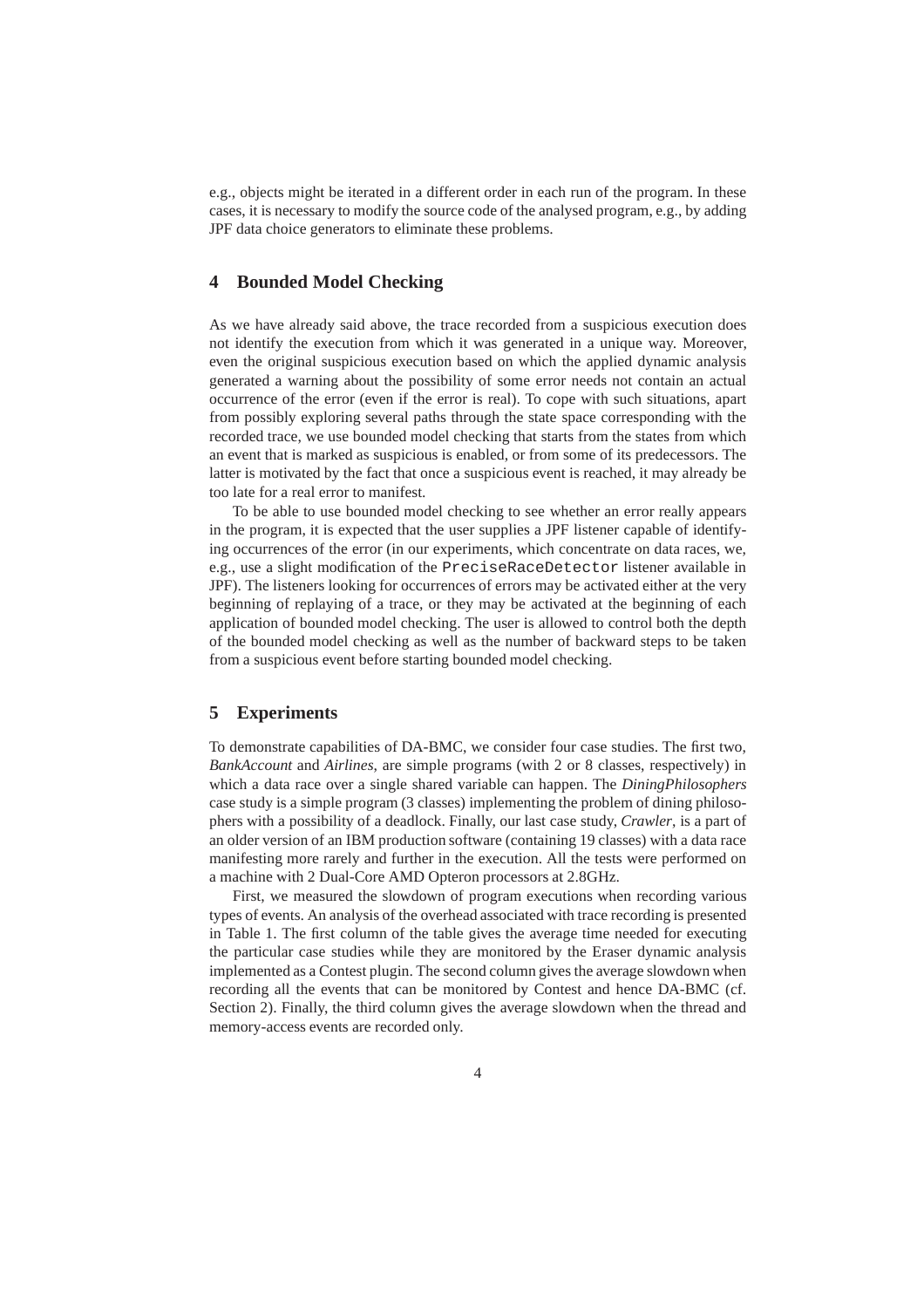|          | Execution time with | Slowdown due to recording       |              |  |  |  |  |  |
|----------|---------------------|---------------------------------|--------------|--|--|--|--|--|
|          | Eraser in seconds   | (number of events in the trace) |              |  |  |  |  |  |
| Bank     | 1.62                | (2035)<br>44%                   | 34% (1 211)  |  |  |  |  |  |
| Airlines | 0.85                | 77%<br>(969)                    | 58%<br>(609) |  |  |  |  |  |
| Crawler  | 4.45                | 31%<br>(3 288)                  | 23% (1859)   |  |  |  |  |  |
| DinPhil  | 0.49                | 43% (110 035)                   | 25% (55 257) |  |  |  |  |  |

**Table 2.** Finding real errors in traces produced by Eraser

|        |             | Error discovery ratio (traces found / BMC runs)                                                             |                      | Time/memory consumption (sec/MB) |            |        |            |        |
|--------|-------------|-------------------------------------------------------------------------------------------------------------|----------------------|----------------------------------|------------|--------|------------|--------|
| No. of | <b>DFS</b>  |                                                                                                             | <b>BFS</b>           |                                  | <b>DFS</b> |        | <b>BFS</b> |        |
| traces |             |                                                                                                             |                      |                                  |            |        |            |        |
| Bank   | $46\%(1/1)$ | $49\frac{6(2/2)}{2}$                                                                                        | $46\frac{6(1/1)}{2}$ | $46\frac{6(2/2)}{2}$             | 2/517      | 4/633  | 3/522      | 5/659  |
|        |             | Airlines $100\%(1/1)$ $100\%(1/1)$ $100\%(1/1)$ $100\%(1/1)$                                                |                      |                                  | 1/482      | 1/482  | 1/482      | 1/482  |
|        |             | DinPhil $100\%(1/1)$ $100\%(1/1)$ $100\%(1/1)$ $100\%(1/1)$                                                 |                      |                                  | 11/417     | 20/411 | 20/414     | 22/413 |
|        |             | Crawler $[7\% (0.8/15) [7\% (1.8/34) [2\% (0.5/49) [2\% (1.2/50) [122/1312] [268/1479] 311/2857] 321/3020]$ |                      |                                  |            |        |            |        |

To sum up, when recording all the possible types of events mentioned above, the slowdown was about 30-40 %. When recording only thread and memory-access-related events, the slowdown was just about 20-30 % but the number of corresponding paths found by JPF increased by about 50 %.

Note, however, that the overhead differs quite significantly from one example to another. Therefore, the types of events to be recorded should be chosen depending on the program being analysed, taking into account which kind of events and how often it can generate. For instance, since the DiningPhilosophers case study is a program which frequently switches threads, but minimally accesses shared variables, it is sufficient to record only thread-related events in order to precisely navigate through the state space.

Next, we performed a series of tests in which we measured how often a real error is identified when replaying a trace and performing bounded model checking (BMC) in its vicinity. We let JPF to always backtrack 3 states from the state before a suspicious event and to use the maximum BMC depth of 10. The results are shown in Table 2. We distinguish whether 1 or up to 5 paths corresponding to the recorded trace were explored, using either DFS or BFS. For each of these settings and each case study, the left part of Table 2 gives the percentage of recorded traces based on which a real error was found. Further, in brackets, it is shown how many corresponding paths were on average found by JPF for a single trace, and how many times BMC was on average applied when analysing a single trace. The right part of Table 2 then gives the corresponding time and memory consumption. Clearly, BFS has higher time and memory requirements than DFS (mainly because it performs significantly more runs of BMC). It is also less successful in finding an error if the error manifests later in the execution (like in Crawler). It can also be seen that the number of corresponding paths searched has a little contribution to the overall success of finding a real error.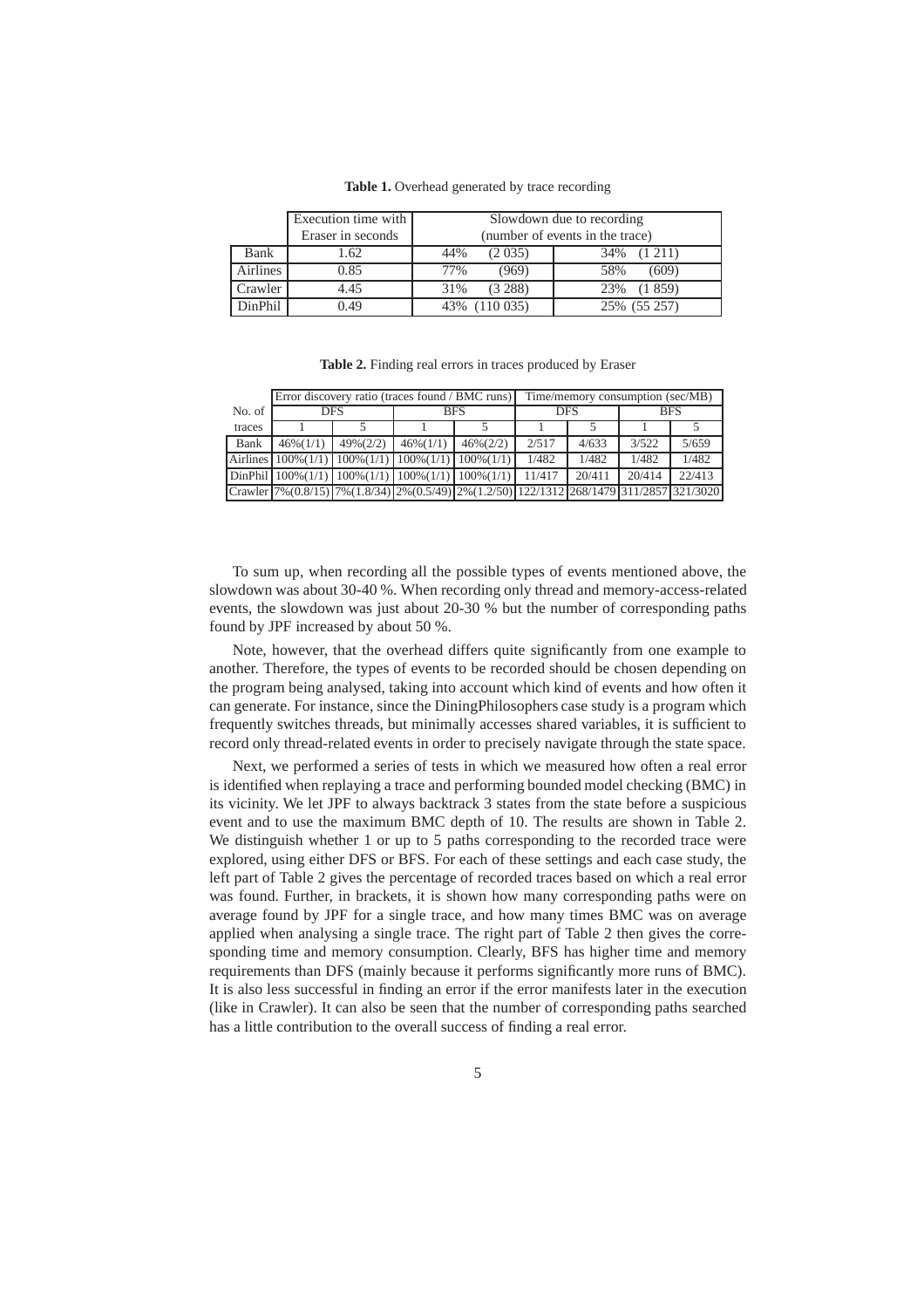**Table 3.** Efficiency of finding errors using DFS in traces of Crawler produced by AtomRace

|     |                             |  |     |     |                             |  |                  | Max depth of bounded model checking |               |           |    |                               |    |
|-----|-----------------------------|--|-----|-----|-----------------------------|--|------------------|-------------------------------------|---------------|-----------|----|-------------------------------|----|
|     | No. of backtracked states / |  |     |     |                             |  |                  | 30                                  | 40            | 50        | 60 | 70                            | 80 |
|     | Max depth of BMC            |  |     |     |                             |  |                  | $10\,78\%(0)$                       | 78%(1) 78%(3) |           |    |                               |    |
| sea |                             |  |     |     | 3/10 5/15 10/30 15/45 20/60 |  |                  |                                     | $90\%(0)$     |           |    | $90\%(2)$ $90\%(2)$ $90\%(2)$ |    |
|     | 66% 71%                     |  | 78% | 84% | 90%                         |  | $\frac{3}{2}$ 30 |                                     |               | $92\%(2)$ |    | $94\%(0)$                     |    |
|     | 10 <sub>6</sub>             |  | 80% | 85% | 90%                         |  | 40               |                                     |               |           |    |                               |    |

The low percentage of real errors found in traces of Crawler is mostly due to the number of false alarms produced by Eraser that were eliminated by DA-BMC, which nicely illustrates one of the main advantages of using DA-BMC. Further, note that classical model checking as offered by JPF did not find any error in this case since it ran of our deadline of 8 hours (DFS) or ran out of the 24GB of memory available to JPF (BFS). To analyse how successful DA-BMC is in finding real errors in traces recorded in Crawler and how the success ratio depends on the various settings of DA-BMC, we have then done experiments with traces recorded using the AtomRace analysis, which does not produce any false alarms. The results can be seen in Table 3. Its left part shows how the percentage of real errors found depends on the number of explored paths corresponding to the recorded trace, the number of states backtracked from the state before a suspicious event, and the maximum BMC depth. The right part analyses in more detail how the percentage depends on the number of backtracked states and the maximum BMC depth (a single path corresponding to a recorded trace is analysed). The numbers in brackets express the percentage of replays which reached a 10 minute timeout. We can see that while increasing the number of searched corresponding paths has some influence on the error detection, it is evident that the BMC settings have a much greater impact. Moreover, the number of backtracked states increases the chances to find an error much more than the increased maximum depth of BMC.

# **6 Conclusion**

We have presented DA-BMC—a tool chain combining dynamic analysis and bounded model checking for finding errors in concurrent Java programs (and also for debugging them). We have demonstrated on several case studies that DA-BMC allows one to combine the lower price of dynamic analysis with the higher precision of model checking.

#### **Acknowledgement**

This work was supported by the Czech Science Foundation (project no. P103/10/0306 and doctoral project no. 102/09/H042), the Czech Ministry of Education (projects COST OC10009 and MSM 0021630528) and the internal BUT project FIT-11-1.

#### **References**

1. C. Baier and J.-P. Katoen. *Principles of Model Checking*. MIT Press, 2008.